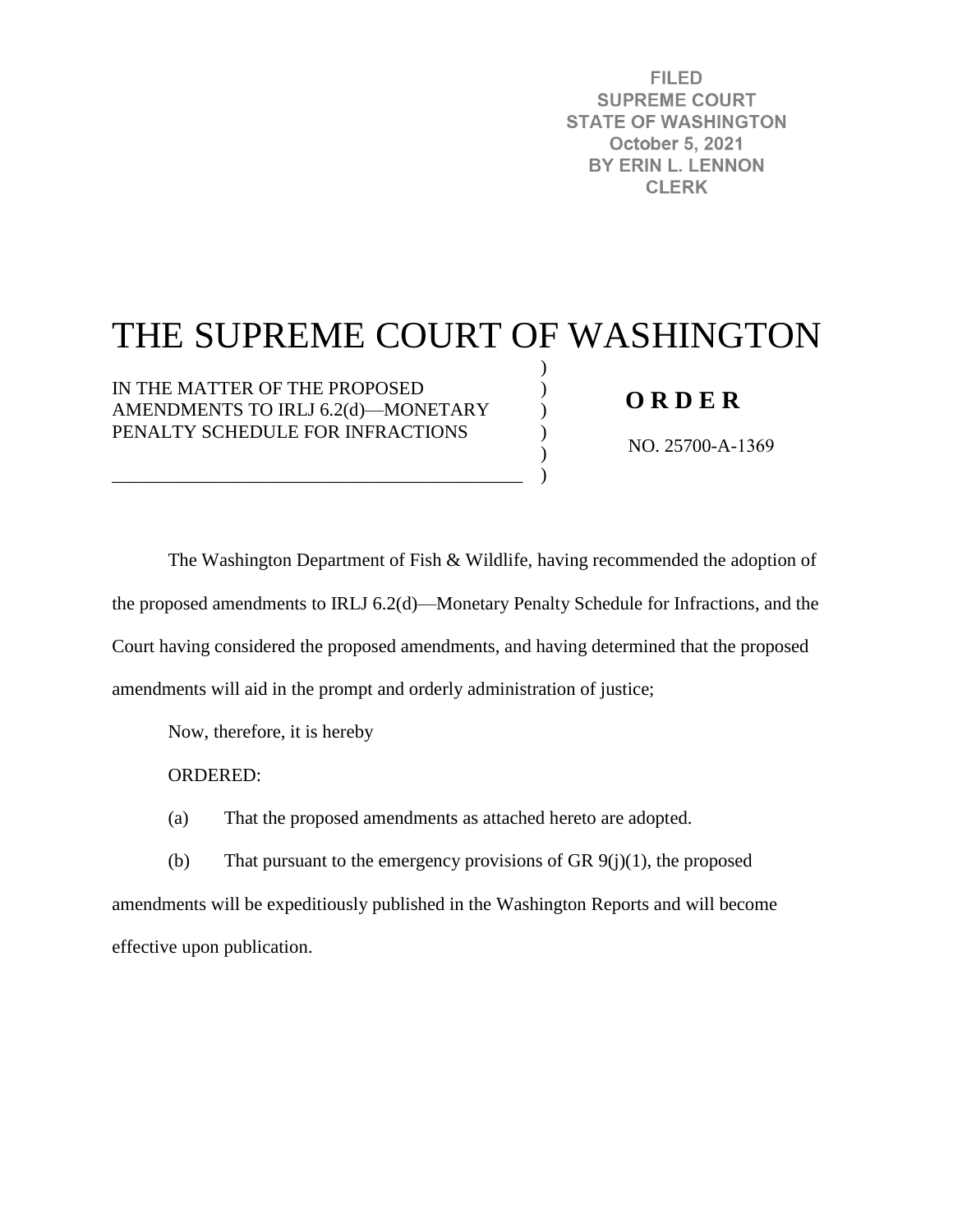#### Page 2 **ORDER** IN THE MATTER OF THE PROPOSED AMENDMENTS TO IRLJ 6.2(d)-MONETARY PENALTY SCHEDULE FOR INFRACTIONS

DATED at Olympia, Washington this 5th day of October, 2021.

González, C

Johnson, J

Madsen, J.

Gordon McCloud, J.

Montova-L

Wer Ower

Stephens, J.

Whitener, J.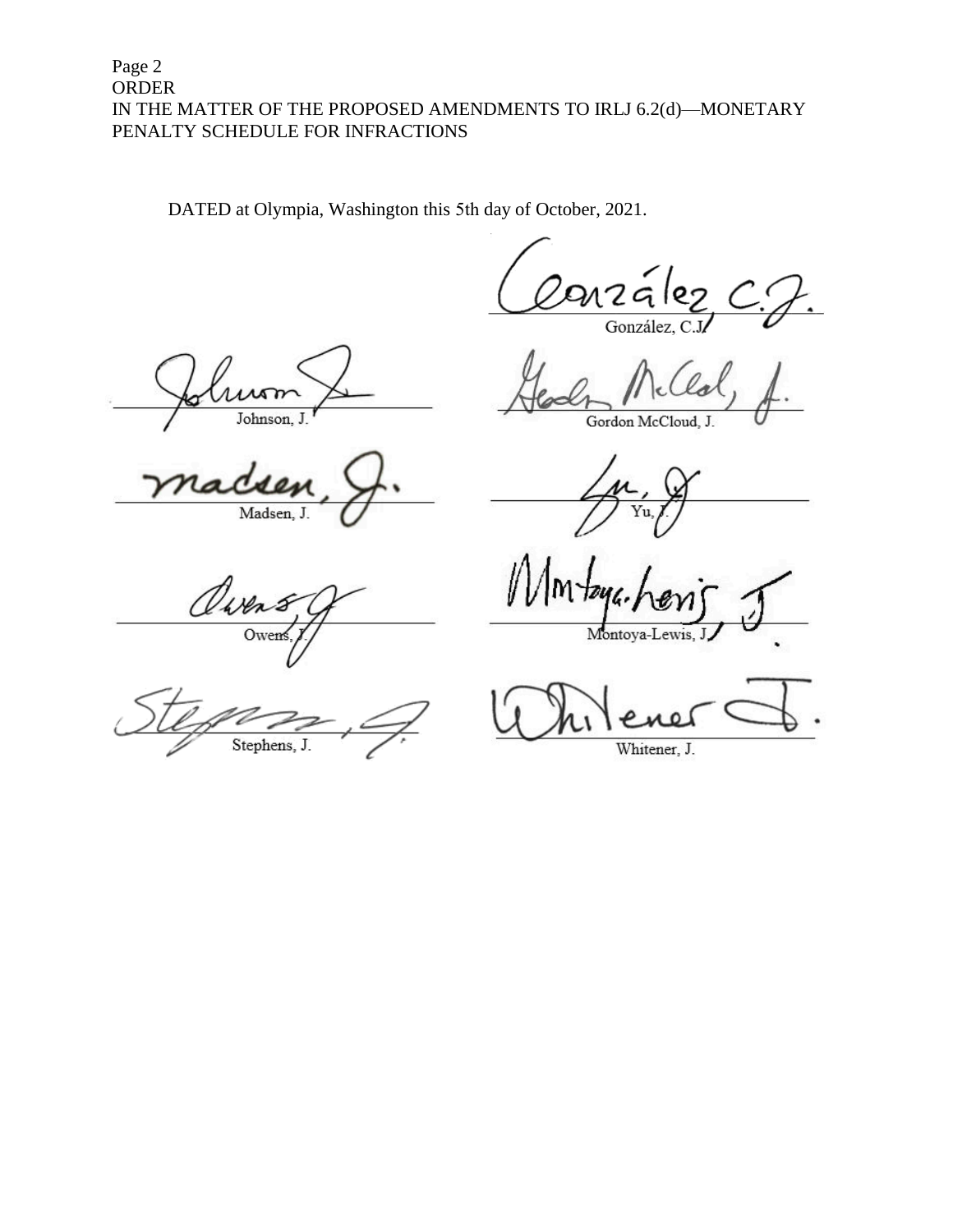#### **IRLJ 6.2(d) MONETARY PENALTY SCHEDULE FOR INFRACTIONS**

## **(a)-(c) [Unchanged.]**

**(d) Penalty Schedule.** The following infractions shall have the penalty listed, not including statutory assessments.

|                                                                                     | Base<br>Penalty |      |
|-------------------------------------------------------------------------------------|-----------------|------|
| $(1)-(4)$ [Unchanged.]                                                              |                 |      |
| (5) Fish and Wildlife Infractions                                                   |                 |      |
| Fish for Personal Use—Barbed Hooks (RCW 77.15.160(1)(a))                            | \$48            | \$29 |
| Fail to Immediately Record Fish/Shellfish Catch<br>(RCW 77.15.160(1)(b))            | \$48            | \$29 |
| Fail to Return Catch Record Card (RCW 77.15.160(1)(c))                              | \$39            | \$29 |
| Recreational Fishing-License not with Person<br>(RCW 77.15.160(1)(d)(i))            | \$73            | \$48 |
| Recreational Fishing—Rule Violation:<br>$(\text{RCW } 77.15.160(1)(d)(ii))$         | \$73            |      |
| Involves Salmon or Steelhead (RCW $77.15.160(1)(d)(ii)(A)$ )                        | \$87            |      |
| Involves Sturgeon (RCW 77.15.160(1)(d)(ii)(B))                                      | \$48            |      |
| Involves Game Fish (RCW 77.15.160(1)(d)(ii)(C))                                     | \$48            |      |
| Involves Food Fish (RCW $77.15.160(1)(d)(ii)(D))$                                   | \$38            |      |
| Involves Shellfish (RCW 77.15.160(1)(d)(ii)(E))                                     | \$38            |      |
| Involves Unclassified Fish or Shellfish<br>(RCW 77.15.160(i)(d)(ii)(F))             | \$28            |      |
| Involves Waste of Food Fish, Game Fish or Shellfish<br>(RCW 77.15.160(1)(d)(ii)(G)) | \$97            |      |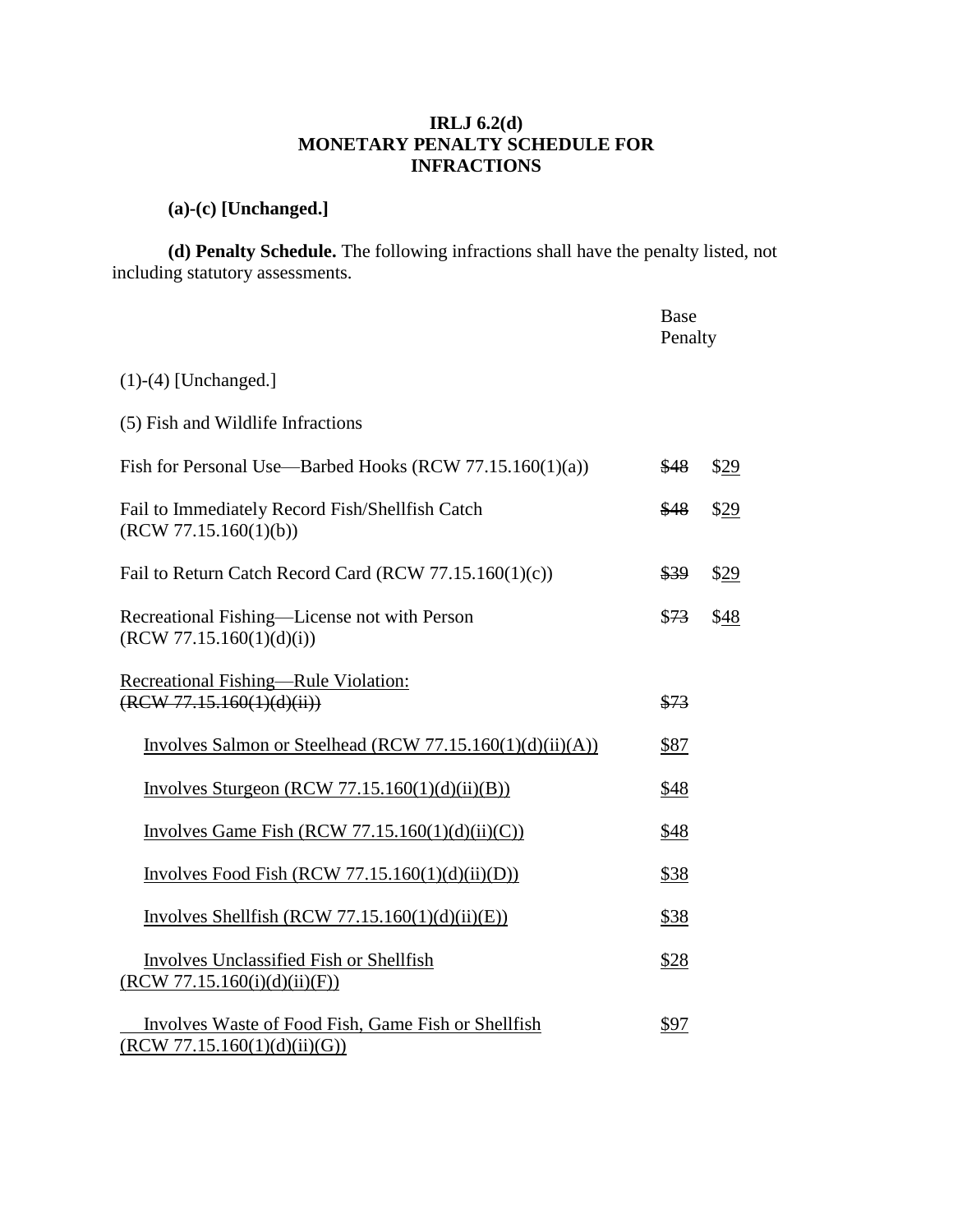| Seaweed—License not with Person $\left(\langle 2x \rangle \text{ daily limit}\right)$<br>(RCW 77.15.160(1)(e)(i)) | \$48  | \$28 |
|-------------------------------------------------------------------------------------------------------------------|-------|------|
| Seaweed—Rule Violation $\left\langle \cos 2x \right\rangle$ daily limit)<br>(RCW 77.15.160(1)(e)(ii))             | \$48  | \$28 |
| <u>Hunting Wild Animals—Infraction no license on person except big</u><br>game (RCW 77.15.160(2)(a))              | \$48  |      |
| Harm Bird Eggs/Nests (not endangered/protected wild birds) (RCW<br>77.15.160(2)(b)                                | \$97  | \$73 |
| Hunting Infractions for Wildlife, except big game:                                                                |       |      |
| Involves Unclassified Wildlife (RCW $77.15.160(2)(c)(i)$ )                                                        | \$48  |      |
| Involves Small Game (RCW $77.15.160(2)(c)(ii)$ )                                                                  | \$73  |      |
| Involves Furbearers (RCW 77.15.160 $(2)(c)(iii)$ )                                                                | \$73  |      |
| Involves Game Birds (RCW $77.15.160(2)(c)(iv)$ )                                                                  | \$87  |      |
| Involves Wild birds (RCW 77.15.160(2)(c)(v))                                                                      | \$73  |      |
| Involves Wild Animals (RCW $77.15.160(2)(c)(vi)$ )                                                                | \$48  |      |
| Involves Waste of Small Game (RCW $77.15.160(2)(c)$ )<br>(vii)                                                    | \$97  |      |
| Taxidermist/Fur Dealer/Wildlife Meat Cutter-Fail to Maintain<br>Records (RCW 77.15.160(3)(a)(i))                  | \$122 | \$73 |
| Taxidermist/Fur Dealer/Wildlife Meat Cutter-Fail to Report<br>Information (RCW 77.15.160 $(3)(a)(ii)$ )           | \$73  | \$48 |
| Trapper—Fail to Report Trapping Activity (RCW 77.15.160(3)(b))                                                    | \$73  | \$48 |
| Limited Fish Seller Infraction (RCW 77.15.160(4))                                                                 | \$73  |      |
| Invasive Species Infraction—No out-of-state certificate<br>(RCW 77.15.160(5)(a)(i))                               | \$43  |      |
| <b>Invasive Species Infraction—Clean and Drain Requirements</b><br>(RCW 77.15.160(5)(a)(ii)                       | \$43  |      |